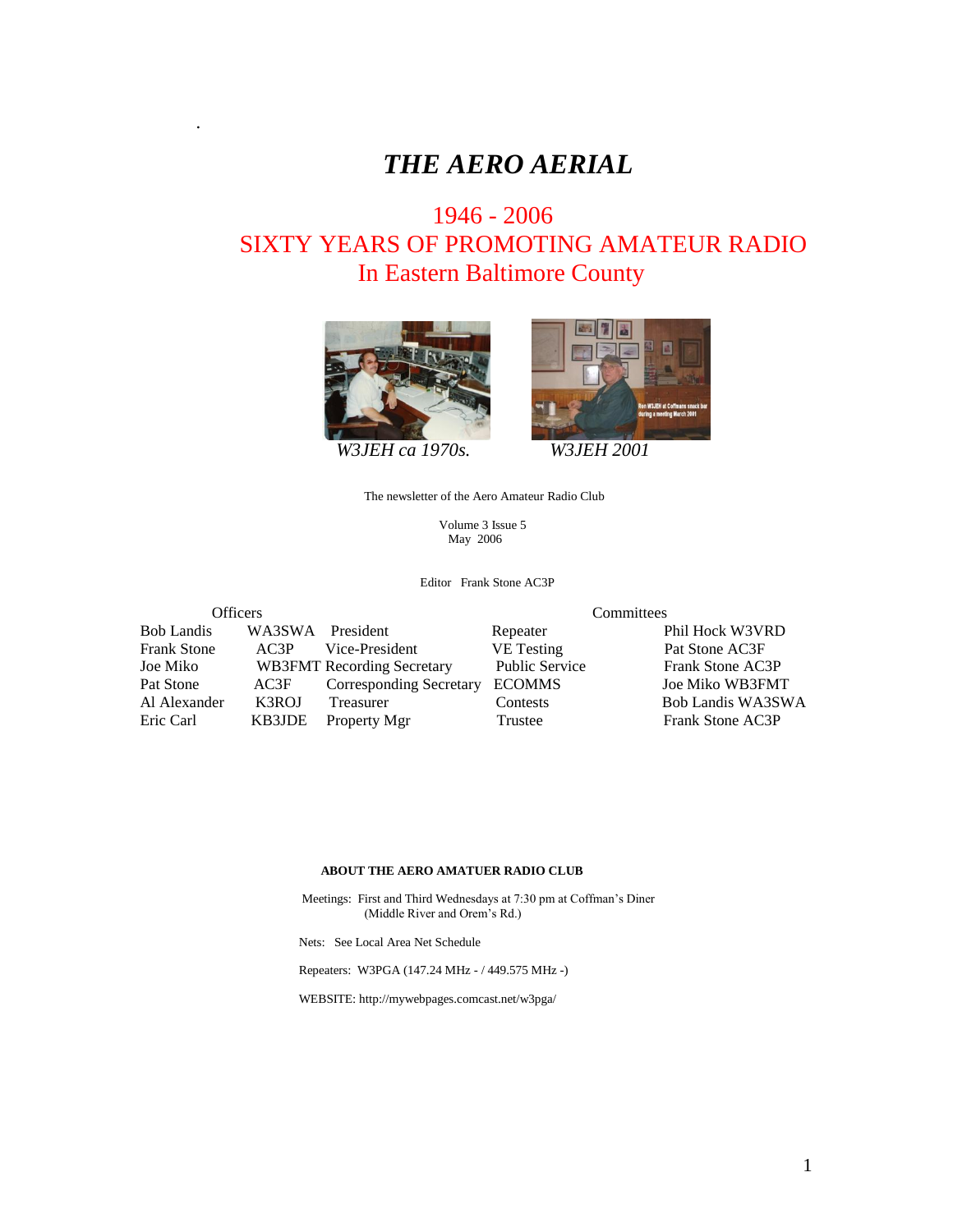## **Net Reports**

2 Meter Net: WB3FMT(NCS) W3JEH K3ROJ AC3P KB3KRW AC3F KB3NEU KB3RMX 70 Cm Net: WB3FMT (NCS) AC3P (ANC) W3JEH (via 223.52 MHz) KB3NEU KB3KRW 10 Meter Net: WB3FMT (NCS) AC3P W3VRD KB3KRW K3ROJ

#### **LOCAL AREA NETS**

#### **Day Time Frequency (MHz) NET NAME**

| Daily      | $9 - 10$ am    | 147.03  | <b>ORIOLE</b> Net        |
|------------|----------------|---------|--------------------------|
| Daily      | $6 - 6:30$ pm  | 3.920   | Maryland Emerg           |
| Daily      | $6:30 - 7$ pm  | 146.670 | <b>Baltimore Traffic</b> |
| Daily      | 7 pm and 10 pm | 3.643   | Maryland/DC/De           |
| $2nd$ Tues | $7:30$ pm      | 146.670 | <b>Baltimore County</b>  |
| $2nd$ Wed. | 8 pm           | 28.445  | <b>AERO ARC Net</b>      |
| $4th$ Wed  | 8 pm           | 147.240 | <b>AERO ARC Net</b>      |
| $5th$ Wed. | 8 pm           | 449.575 | <b>AERO ARC Net</b>      |

Maryland Emergency Phone Net Baltimore Traffic Net Maryland/DC/Delaware Traffic Net Baltimore County RACES Net AERO ARC Net AERO ARC Net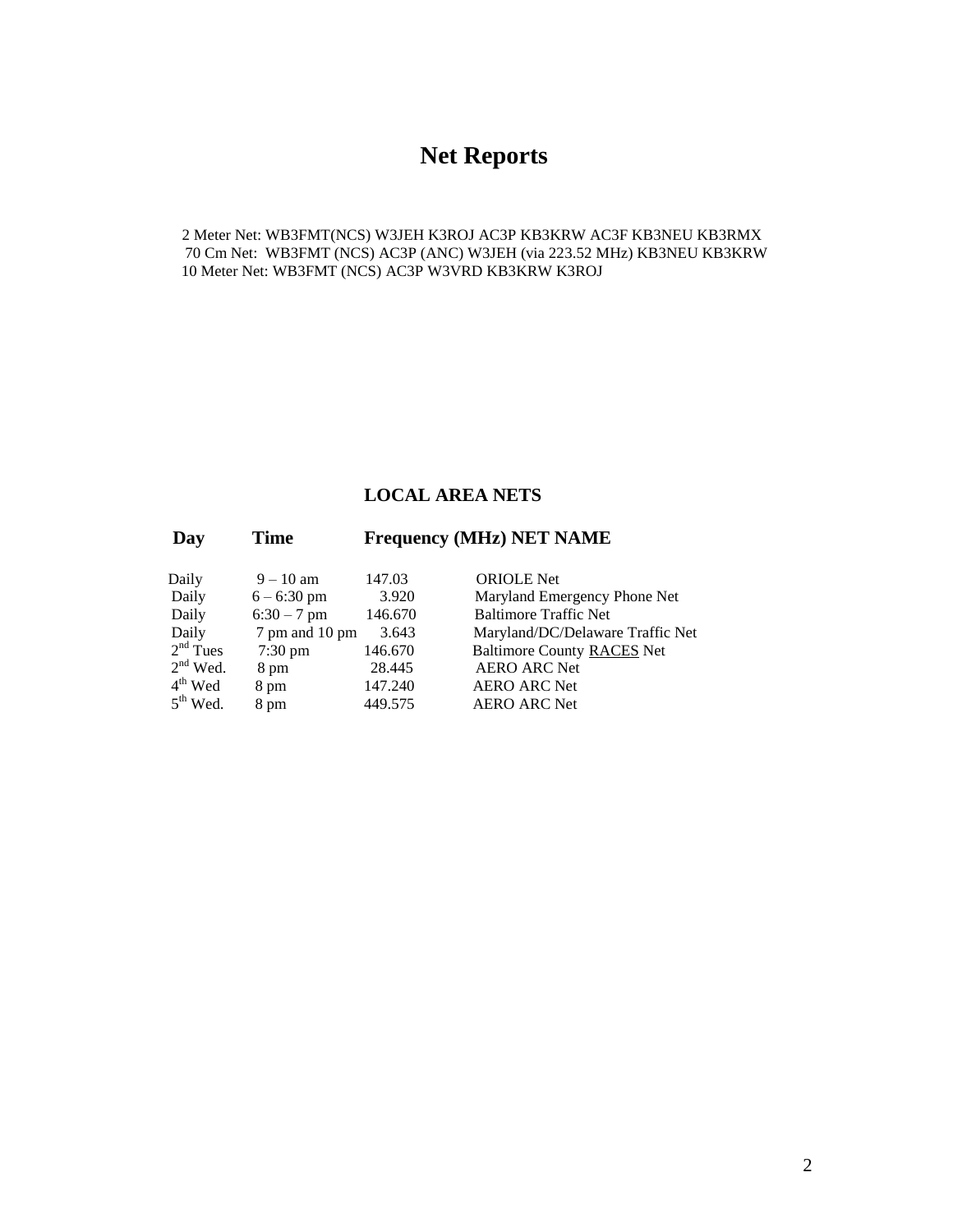## **Emergency Communications**



The April COMMEX was held on the 11<sup>th</sup> of the month. Joe WB3FMT led the team at St. Josephs Hospital. Eric, KB3JDE covered CCBC Essex. Doug KB3KRW joined the effort for the first time.

Mark your calendars now for the following events:

- The first ever weekly RACES net Thursday, May 4 at 1930 hours on BACO 1
- Skywarn Basic training: May 13 at 0830 hours at the Harford County EOC
- Skywarn Advanced training: May 13 at 1300 hours at the Harford County EOC
- County Wide Multi Agency Drill: Road Rescue 06, Sunday June 4, 0700 1400 hours

### **Public Service**

The Public Service season is back in full swing. Bob, WA3SWA, helped with the MS Walk in Towson April 2. Several events are coming up and help is needed.

April 22 - MS Baltimore Walk contact: [n3cva@hotmail.c](mailto:n3cva@hotmail.)om April 30 - March of Dimes Walk America contact: [n3vej@arrl.net](mailto:n3vej@arrl.net) May 13 – Baltimore County Waterfest contact: [ac3p21220@yahoo.com](mailto:ac3p21220@yahoo.com) June 10-11 MS Bike Tour Salisbury, Md. Contact: [n3cva@hotmail.com](mailto:n3cva@hotmail.com)

#### **VE Report**  *By AC3F*

A test session was held at the North Point Branch of the library on March 18. There were 5 applicants. One upgraded to General and two passed the Technician Exam.

Thanks to WB3FMT, KB3KRV, KB3KRW, KB3RMX and AC3P for helping with this session.

The next session will be May  $20<sup>th</sup>$  at White Marsh.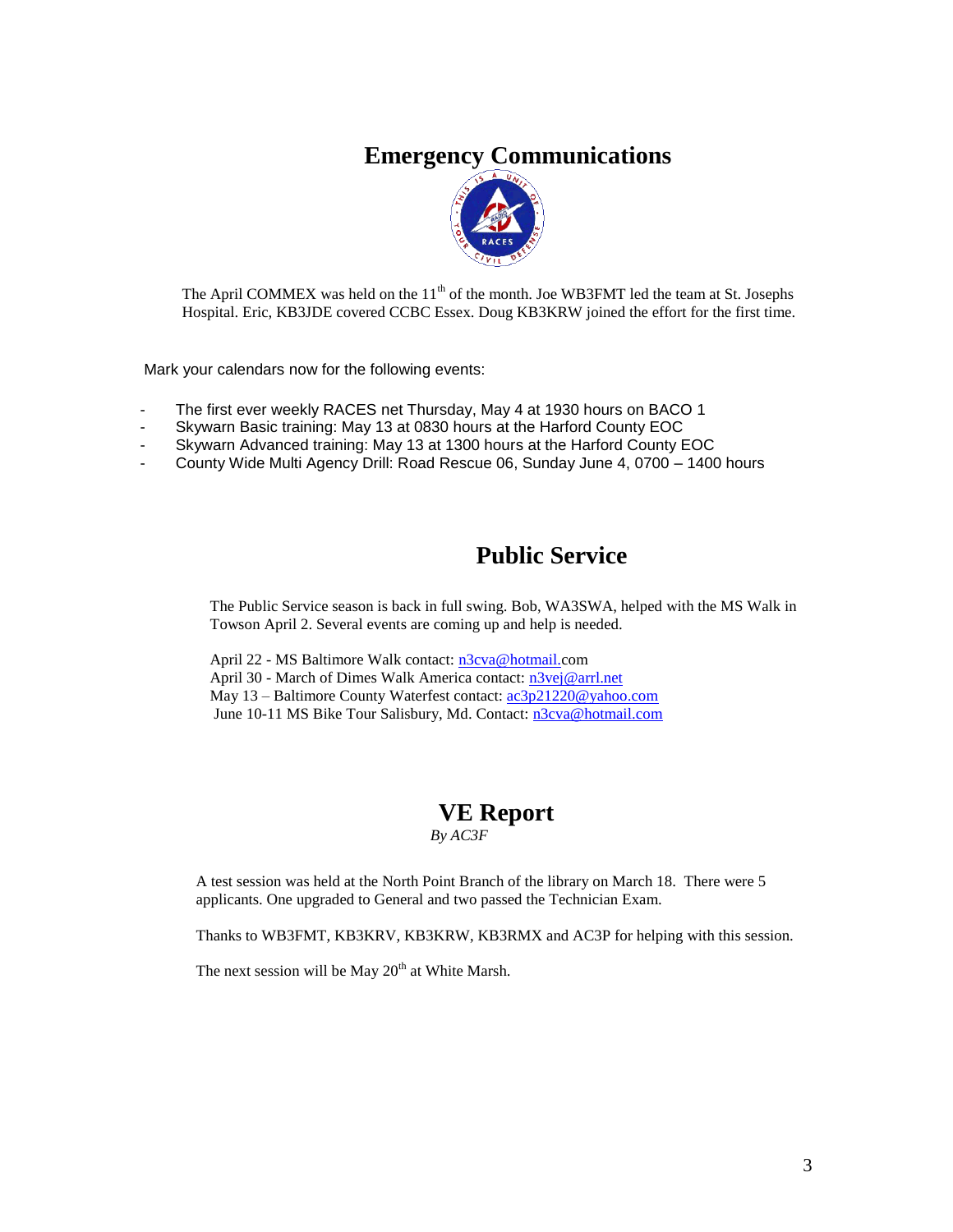### Station Activities

KB3JVP is sporting a Kenwood TS570D. Welcome to newcomer Dave, KB3NEU to the AERO nets. K3ROJ is putting in the crops for the planting season. Welcome to KB3KRW to the AERO VE Team. AC3P is studying grounding techniques for a planned station upgrade. W3JEH made a rare appearance on the 440 net being patched in via 223.52 Mhz.

## **Calvert Hall Curse Broken?**

Last month we ran an article that analyzed the weather data for the Timonium hamfest from 1970's to 2004. The article hypothesized that there may be something to the "Calvert Hall Curse" rumor regarding bad weather on the hamfest weekend.

Over the last weekend of March there was another Timonium Hamfest. Although the weather did not resemble the balmy Bahamas, rain clouds were held in abeyance and even the sun broke through to keep the temperatures in the mid 50's. BARC caught a break from the "curse" this year.

AERO members were well represented at this year's fest. W3VRD, W3JEH, and KB3RMX each displayed their electronic wares in the tailgate area. AC3P, K3CXC, KB3KRV, KB3KRW, WA3SWA and WB3FMT patrolled the buildings and tailgaters looking for goodies.

In general attendance seemed moderate and hopefully was good enough to prompt a repeat performance in 2007.

### **Election Day May 17**

Per the Club Constitution elections for officers will be held at the May 17 Meeting. Don't miss your opportunity to have your say.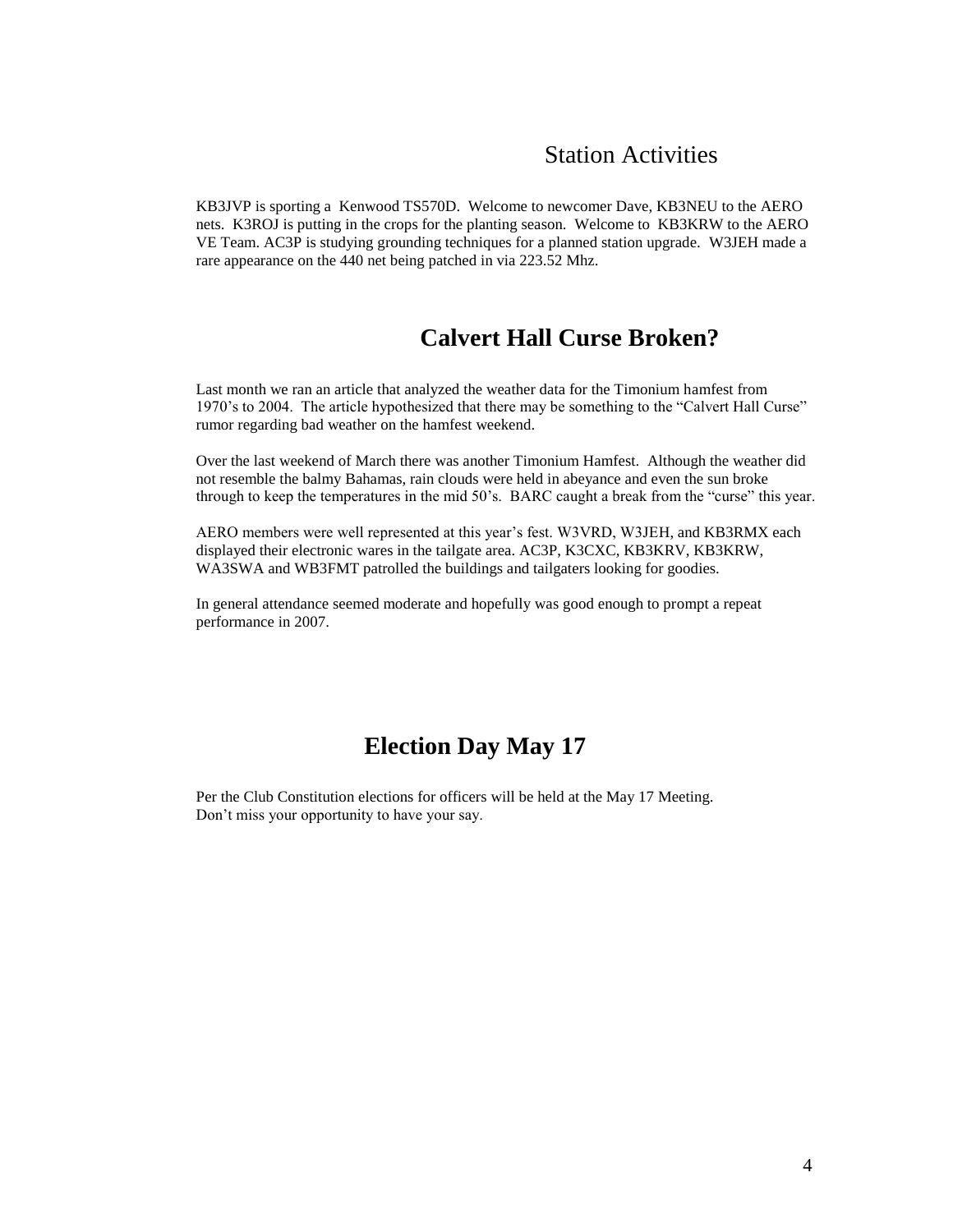#### **The Time Machine**

*By AC3P*



Last November my son Tim, KB3BVW, was helping haul away trash from a house that had been sold. In the backyard he found a pile of debris that he loaded into his truck to be hauled to the dump.

Tim lifted layer upon layer of trash until he came upon two black metal boxes. On close inspection he noted that one of the boxes looked like a radio with a slide-rule dial. Both boxes had the name "Drake" printed on them.

Tim brought both units home and showed them to me. One was a venerable Drake R2B ham band receiver. The other was its companion speaker and "Q" multiplier, the Drake 2CQ.

After four days of drying out, I connected the R2B to my Butternut Vertical and powered it up. It came alive with signals across the 20 meter band. I then checked the other bands to find that this vintage radio still had life in it. Nothing smoked, sparked or sputtered.

I then tuned in a CW signal and turned on the Q multiplier. The Q circuit went into action peaking the signal and filtering out any side-channel interference.

I had often read articles in QST about the old boat anchor stations some hams had been putting on the air and thought of trying my hand at such a project. With the receiving end of such a station retrieved from a garbage pile, the search for a companion transmitter was underway.







I scanned EBAY day after day intending to find a Drake 2NT CW transmitter to make a matched pair. I missed several auctions. Then Phil, W3VRD, told me he had an old Heathkit AT-1 CW transmitter and VF-1 VFO for sale. The price for both was considerably lower than the Drake transmitter, plus I wouldn't need to shop for transmit crystals. A deal was struck.

 $\overline{\phantom{a}}$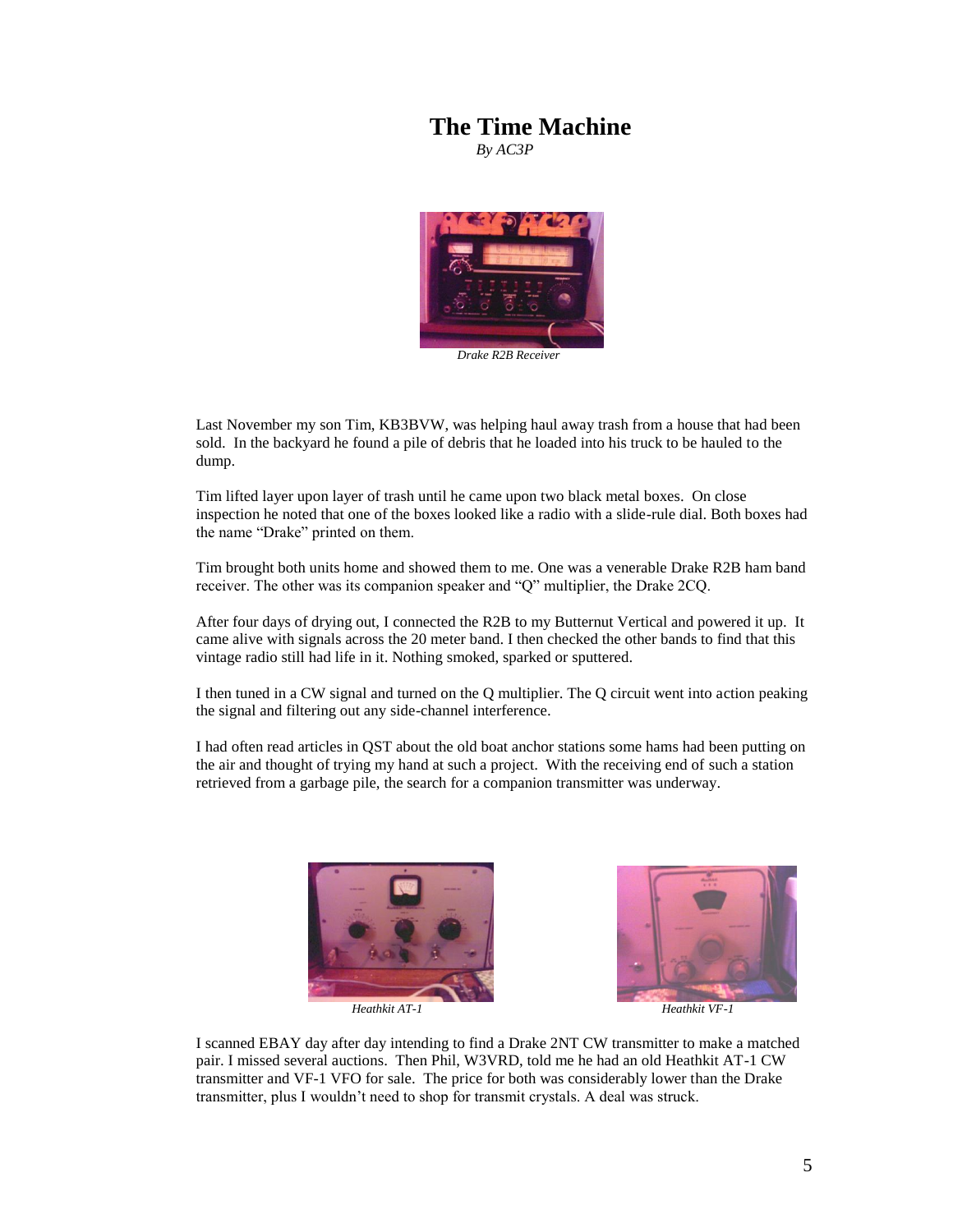Assembling the vintage station was a challenge to spatial planning. The AC3F/AC3P station consists of an ICOM 706 MKIIG, an Astron Power Supply, and MFJ Trans-match and a Pentium computer with monitor and printer on a small computer desk in a corner of the dining room. Finding room for two boat anchors would require a feat of legerdemain.

I decided to remove a computer monitor that was slated to be used for a WINLINK node a place the Drake R2b on that shelf. I then moved some CD cases from the top shelf and put the Qmult/Speaker there. Finally the IC-706 was moved to a space with the antenna tuner and a smaller switching supply replaced the massive Astron.

With the vintage station components in place an antenna switch was added to allow the antenna tuner to be switched manually between the 706, AT-1 and R2B.

All was ready for time travel.

First I powered up the Drake receiver. The S-meter pinned and settled to its resting point as is customary with Drake gear. After about a minute for the tube filaments to warm up, CW signals and static poured from the speaked.

Next I fired up the AT-1 and VF1. The green glow from the VFO dial shown dimly. I tuned around the 80 meter band on the receiver, hunting for a CQ. Nothing heard.

I decided to get the AT-1 ready. First I manually switched the antenna to the transmitter. Then I turned on the plate current to the 6L6 final and keyed the telegraph key.

The current meter literally spang into action, taking a few seconds to stabilize. I adjusted the grid drive to it's proper level and then checked the plate current on the 6L6. After dipping to resonance and peaking the current to 80 milliamps, the AT-1 was ready to go.

Then I switched the antenna back to the receiver.

Still no one calling CQ.

Now the antenna was put back on the AT-1 and I sent several CQs. The transmitter was pumping 12 Watts out to the H6V through the MFJ tuner, the only modern equipment in the pipeline. The RF was being picked up by the computer speakers as a low raucous buzz. One could almost imagine that instead of a Heathkit CW transmitter, there was a rotary spark gap in the room.

After scanning the band for a few more minutes I found a fellow calling CQ. I quickly zerobeated his frequency, switched the antenna to the transmitter, and turned on the transmitter plate voltage and began to call him.

After completing the call and reversing the switch-over process I listened. I heard my call coming back to me. Contact! I turned out the the other station was in St. Louis. My signal was weak, a 339. The QSB and static was bad and after one exchange contact was lost.

A few days later I cranked up the time machine again. This time I tuned up on 40 meters. Again the process of tuning the transmitter and using both hands to turn dials and flip switches took me back to the early 1960's when I was a nervous novice.

I started calling CQ and to my surprise a strong W1 signal was coming calling me. This time a nice ragchew ensued. Bob in Boston was giving me a 599. Not bad for 12 watts. We exchanged station information and weather, talked about our jobs. Only when I got the call for chow did we sign off.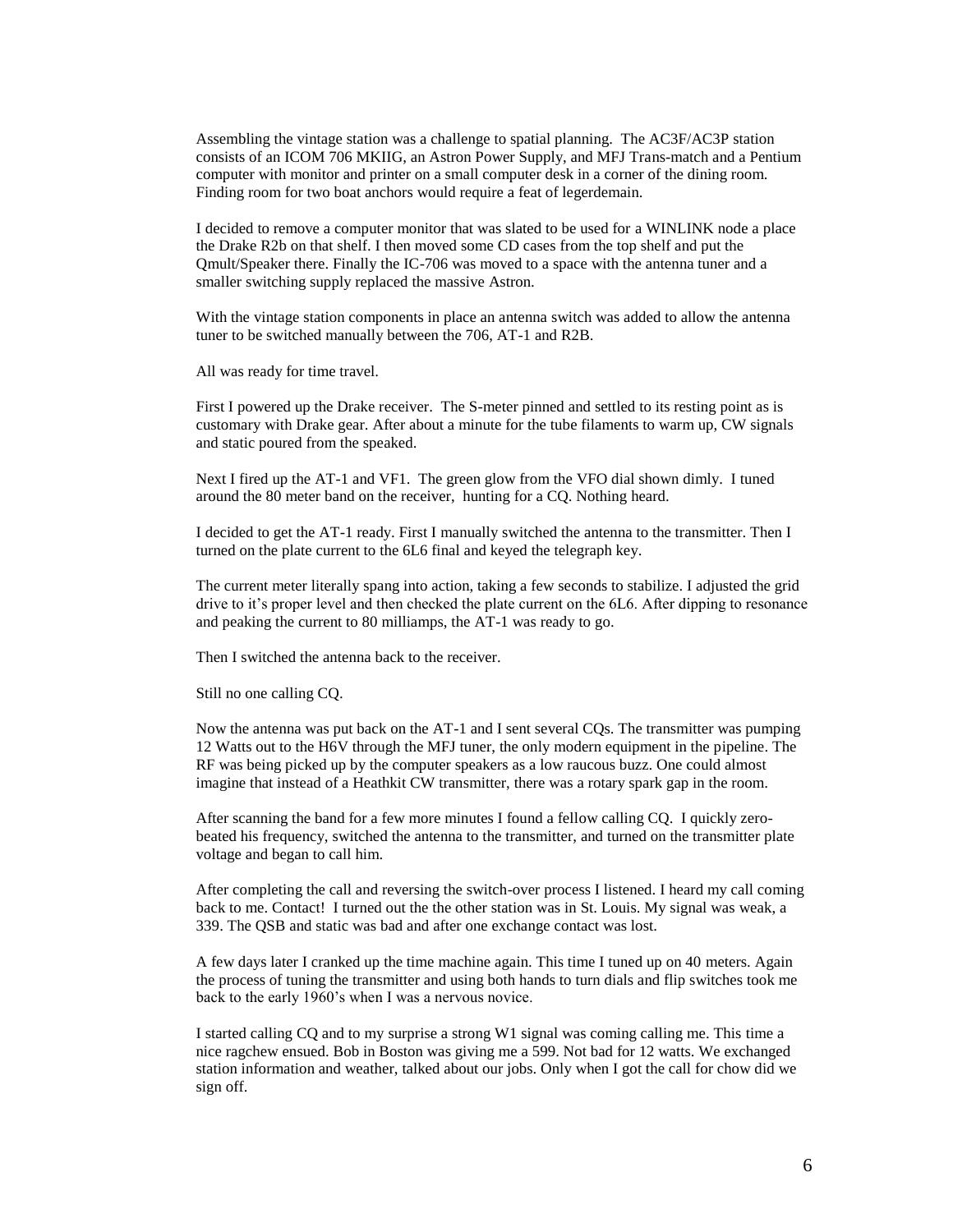Finally on a Sunday morning another 40 meter QSO began when I zero-beated WB4 in North Carolina. This time I got a 559. Not the band master but none the less a good signal. After few exchanges we signed to go to church.

After decades of transceivers, using separate transmitters and receivers and manually tuning and switching antennas was truly a journey back in time. Those old skills once used were a bit rusty but were still there to make contacts. It was a truly hands-on experience that put the operator in amateur radio.